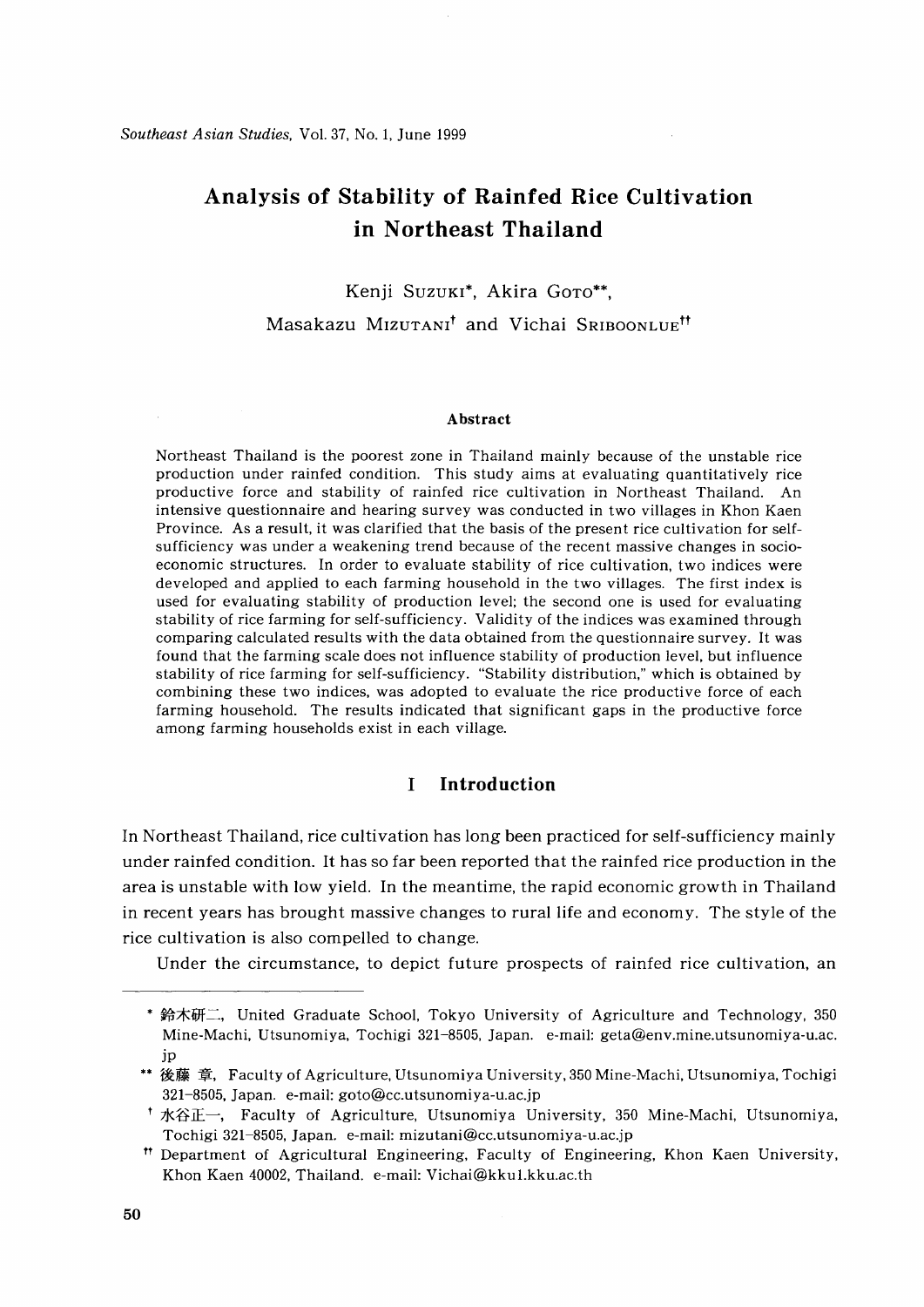analysis of the present status of rice production structure is required. The objectives of this study are as follows:

- (1) To grasp the actual status of rice production systems in Northeast Thailand;
- (2) To propose stability indices and to evaluate quantitatively stability of the rice cultivation in each farming household using the indices; and
- (3) To evaluate quantitatively rice production force in the study area.

# **II Site Description and Data Collection**

## n-1 *Study Area*

The study area is situated in a suburb of Khon Kaen City in the central region of Northeast Thailand. Two villages, Hin Herb village in Phra Yun district and Pa Manao village in Barn Fang district were selected as the study area. They are located about 40 to 45 km southwest of Khon Kaen City as shown in Fig.1. Table 1 shows the basic statistics of the two villages. Both villages are located in the watershed of Huai Yai River,

| танне т<br>Dasic Statistics of Two Vinages in 1994 |          |          |  |  |
|----------------------------------------------------|----------|----------|--|--|
| Items                                              | Hin Herb | Pa Manao |  |  |
| Area (rai)                                         | 5.100    | 1,000    |  |  |
| Living area (rai)                                  | 380      | 50       |  |  |
| Agricultural area (rai)                            | 3.256    | 950      |  |  |
| Population                                         | 940      | 206      |  |  |
| Number of households                               | 190      | 37       |  |  |

**Table 1** Basic Statistics of Two Villages in 1994

1 rai =  $1,600$  m<sup>2</sup>



**Fig. 1** Location of Study Area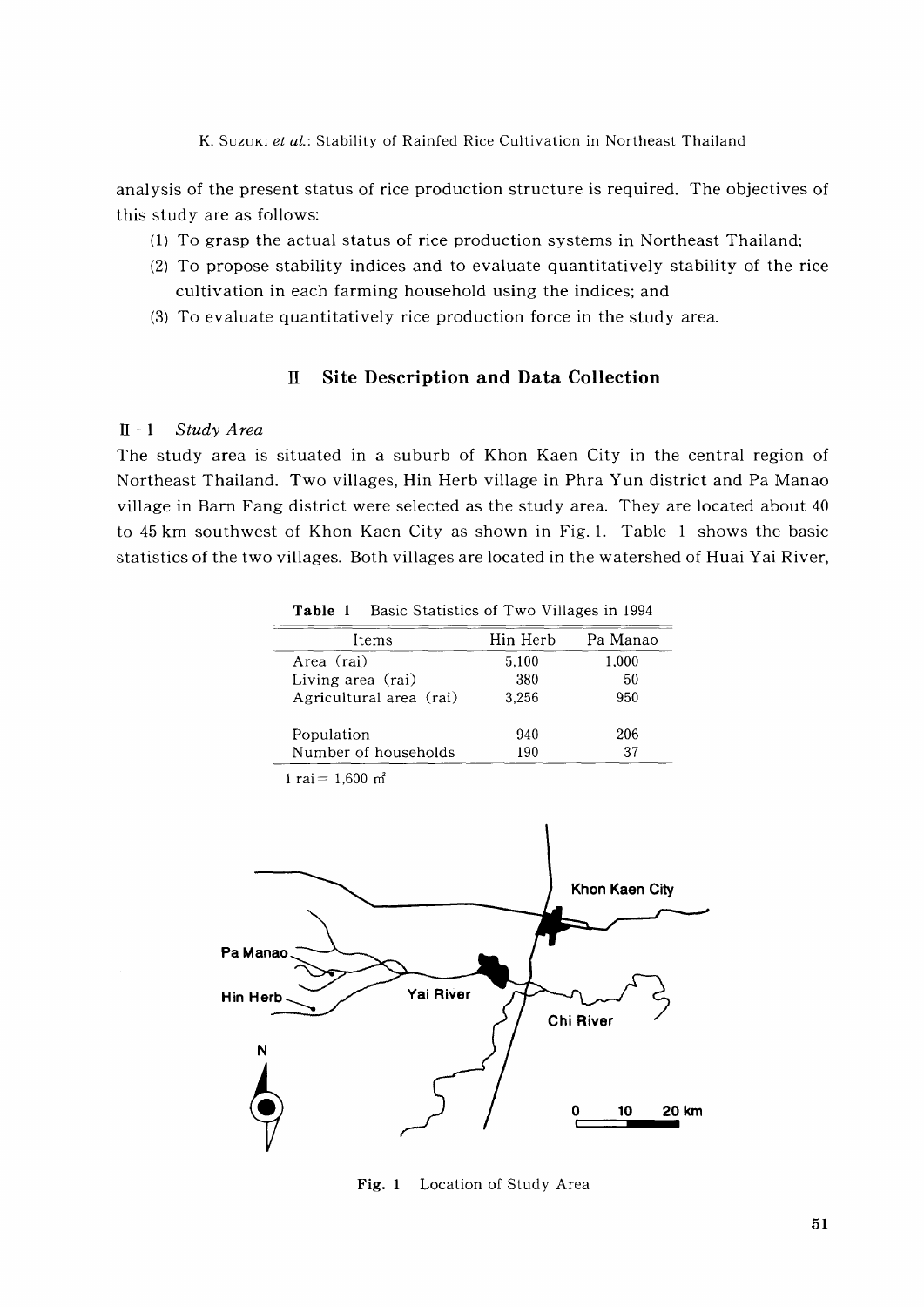a tributary of the Chi River, and are typical of rainfed rice growing villages in Northeast Thailand. Hin Herb is situated on the upper basin of the Yai River and the land is a little hilly. The main crop is rice but other crops like mulberry and cassava are also grown there. On the other hand, Pa Manao is situated on the lower reach of the Yai River and the land is relatively flat. Rice cultivation is also dominant there. In the dry season, some farming households grow vegetables for seed under contract with a seed company. It is clear that from the topographic point of view Pa Manao has better conditions for rice cultivation than Hin Herb.

#### II - 2 *Field Investigations*

Field investigations consisting of an intensive questionnaire survey and a complementary hearing survey were carried out in 1996 and 1997 for obtaining the fundamental data of agricultural production, rural life and economy in the villages. The hearing survey was conducted to selected villagers for collecting detailed data of production and consumption of rice. The hearing survey was also conducted to the district *(ampoe)* offices and heads of the villages *(Phu yai ban)* for obtaining general information.

The questionnaire consisted of the following items: agriculture (land holding, rice yield, irrigation, upland crops, livestock, machinery and employment), farming household economy (income, expense and debt), services (market, procurement and needs for support). The numbers of samples were 50 (households) in Hin Herb and 30 (households) in Pa Manao. These samples were selected at random from the two villages. The interviewer visited villagers' homes and filled in the questionnaire forms.

# ill **Results of Field Investigations**

#### ill- 1 *Questionnaire Analysis*

#### *1) Economy*

Fig. 2 shows answers concerning cash income sources in Hin Herb and Pa Manao. Nonagricultural income occupies more than half of the total income in both villages. This indicates that the side business is growing significantly. As a new trend, such income sources as salary and merchandise are found in Pa Manao. Furthermore, the portion occupied by rice in the agricultural income is basically low. Farming households seem to have a keen interest in profitable cash crops; therefore, their expectation in rice as a way of gaining money is quite low. From other items in the questionnaire, it is clarified that most households are borrowing money, and the average debt reaches as much as half of the average annual income.

### *2) Irrigation and Its Characteristics*

The number of farming households having no irrigation system is about half as shown in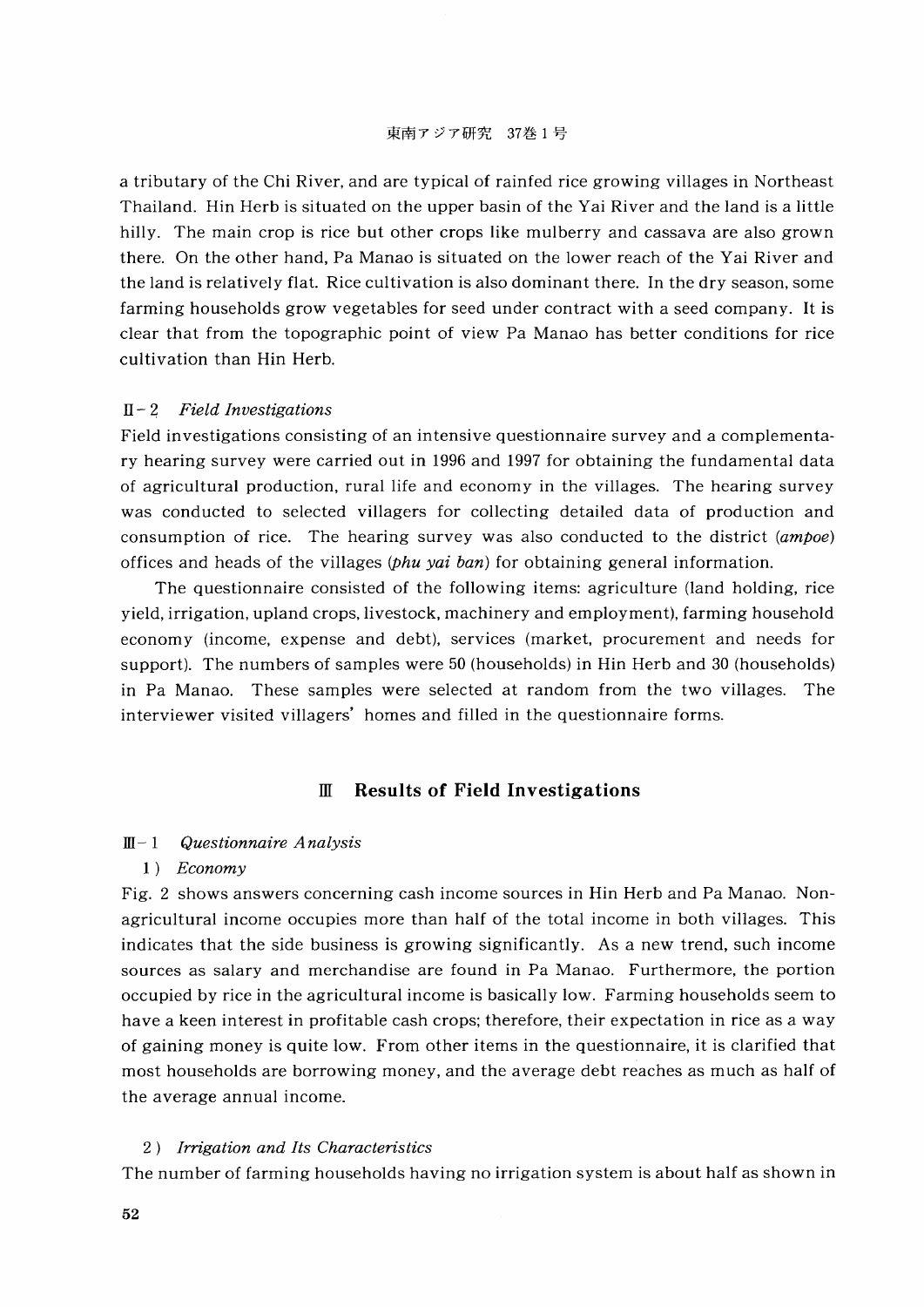K. Suzuki et al.: Stability of Rainfed Rice Cultivation in Northeast Thailand

Fig. 3. Small on-farm ponds, not included in Fig. 3, are often observed inside paddy field area. Irrigation in this area relies mostly on small on-farm ponds and fixed weirs on small streams.

The methods of the small weir irrigation are classified into two types: one is to divert flowing water and spread it directly to paddy fields; the other is to store water in the channel of stream and then to use the stored water mainly by pumping when needed. These small-scale irrigation systems, however, have just limited effects, because surface runoff on the small streams is found only for a short time after rainfall in the rainy season. In the years having less rainfall, these irrigation systems have little effect because of lack of water. Also, in the years having much rainfall, the significance of the irrigation systems is minimal. Water supply by these kinds of small-scale irrigation is



**Fig.** 2 Average Income Sources of Farming Households



**Fig. 3** Presence of Irrigation Facilities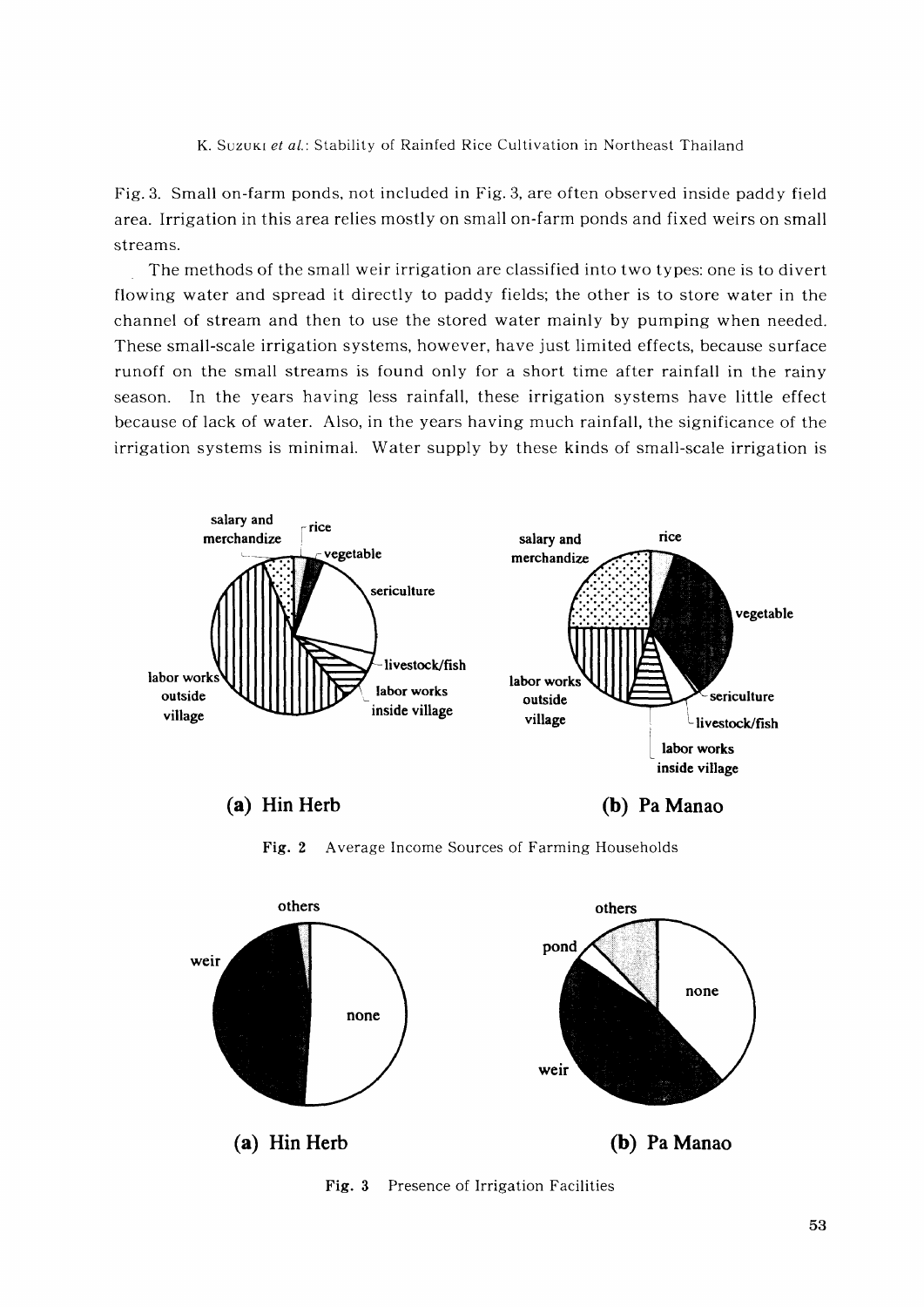quite frail and undependable. Accordingly it is concluded that the paddy fields in the study area are considered to be basically rainfed, irrespective of having some irrigation facilities.

#### *3) Recent Trends oj Rice Cultivation*

In the recent years, broadcasting (direct seeding) has been quickly spreading as a mean of planting practice mainly because of labor force shortage. About half of the area of the paddy field is planted by broadcasting, though the farmers recognize that the yield is lower as a result of broadcasting, as shown in Table 2.

Buffaloes have been widely used for plowing in Northeast Thailand in the past years. Recently power-tillers have mostly replaced buffaloes for plowing (Table 3). It should be pointed out that farm mechanization in this area is progressing, although only one out of four farmers possess their own power-tiller.

#### 4) *Limiting Factors*

The farmers point out that water resources, labor force and financing are limiting factors to agricultural production as shown in Fig. 4. These items correspond to the problems of

|               | <b>Table 2</b> Practice of Planting Rice in 1996 |    |                   |
|---------------|--------------------------------------------------|----|-------------------|
|               |                                                  |    | unit: percent     |
|               |                                                  |    | Hin Herb Pa Manao |
| Ratio of area |                                                  |    |                   |
|               | Transplanting                                    | 59 | 42                |
|               | <b>Broadcasting</b>                              | 41 | 58                |
|               | Yield of broadcasting compared to transplanting  |    |                   |
|               | Lower                                            | 93 | 87                |
|               | Same                                             |    | 13                |
|               | Higher                                           |    |                   |

| Table 3 | Means of Tillage Practice in 1996     |  |  |
|---------|---------------------------------------|--|--|
|         | unit: percent of number of households |  |  |

|    | Hin Herb     Pa Manao  |                | Hin Herb | - Pa Manao |
|----|------------------------|----------------|----------|------------|
|    |                        | Buffalo        | 12       |            |
| 59 | 42                     | Power tiller   |          |            |
| 41 | 58                     | Self possessed | 26       | 22         |
|    | pared to transplanting | Lease          | 26       | 37         |
| ດລ |                        | Contract       | 36       | 37         |



Fig. 4 Factors Limiting Agriculture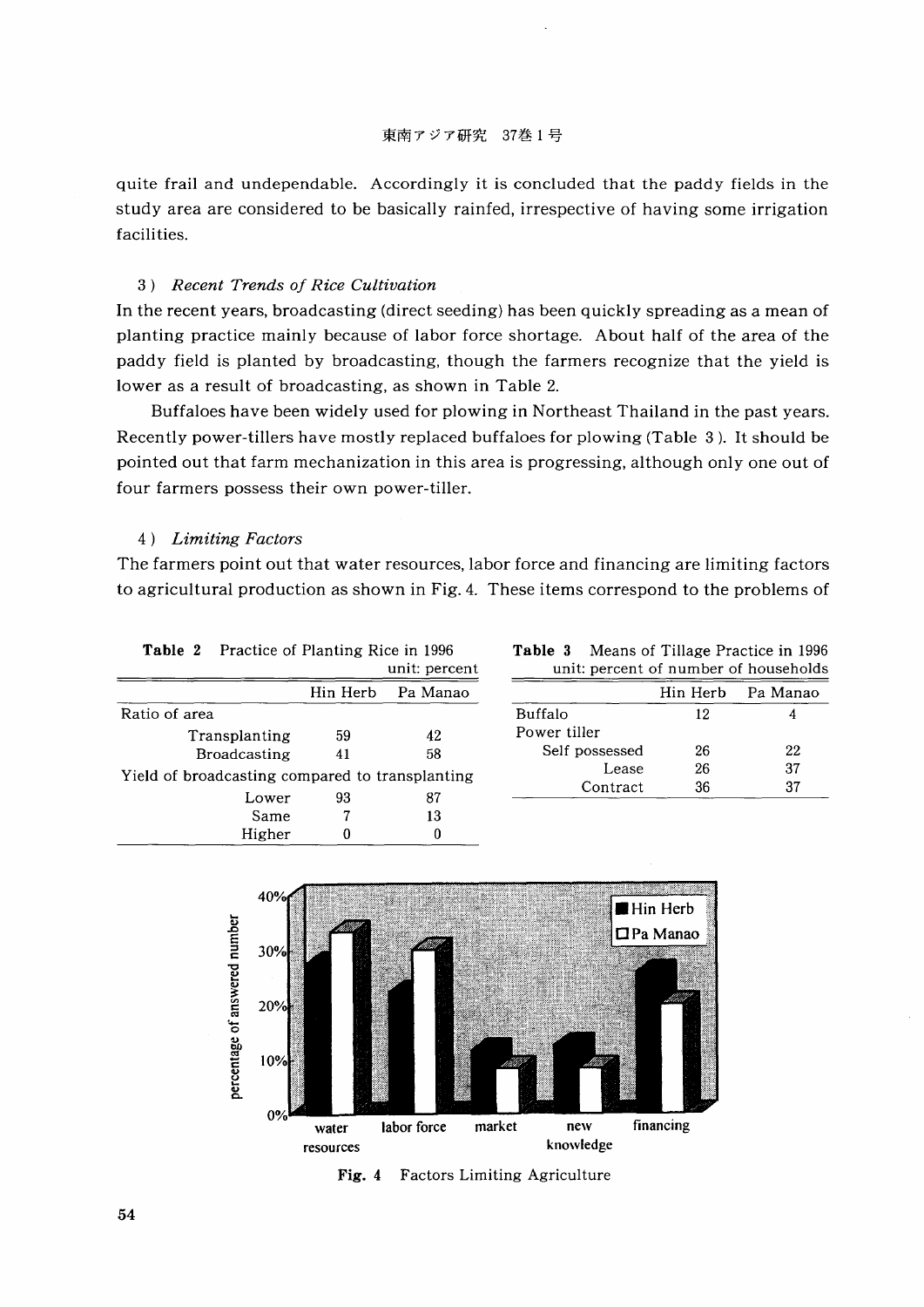shortages of water for rainfed agriculture, decrease in labor force and the lack of funds for agriculture, respectively.

# ill- 2 *Rice Production and Consumption*

Combining the results of the questionnaire and the complementary hearing survey to the selected villagers leads to summarizing the actual situation of rice production and consumption. Table 4 shows that roughly about half of the households cannot produce sufficient amounts of rice for self-consumption in both villages. Table 5 concerns the results of the complementary hearing survey. It indicates that the degrees of selfsufficiency in rice have a wide range. For example, the farming household No. 221 in Table 5 is able to produce a sufficient amount of rice every year. Contrarily, No. 218, 202 and 225 are able to achieve self-sufficiency with storage, so these types can be called "beyond-year storage type." No. 205 is unable to produce a sufficient amount of rice in most years.

This area had a traditional custom in which relatives or neighbors support each other by giving rice when the harvest is poor. However, our hearing survey confirmed that recently the households sometimes buy rice from the market in the years when rice shortages occur. Moreover, just few cases of traditional mode of cooperation such as coworking and co-eating *(het nam kan, kin nam kan)* were observed in both villages.

## ill- 3 *Discussion on Present Situation and Prospects*

The results of the questionnaire and hearing surveys can be summarized as follows:

- Rapid changes in agricultural production systems in the study area were recognized.
- It was confirmed that the rice production of each farming household is generally

|  | <b>Table 4</b> Achievement of Self-sufficiency in Rice |          |                           |  |
|--|--------------------------------------------------------|----------|---------------------------|--|
|  |                                                        |          | unit: number of household |  |
|  |                                                        | Hin Herb | - Pa Manao                |  |
|  | Able                                                   | 25       | 19                        |  |
|  | Unable                                                 | 25       | 11                        |  |

|  | <b>Table 5</b> Actual Status of Rice Production and Consumption |
|--|-----------------------------------------------------------------|
|  | (5 Households in Pa Manao Village)                              |

| No. |           | Harvested Rice (100 kg) |           | Rice Demand in            |                       |
|-----|-----------|-------------------------|-----------|---------------------------|-----------------------|
|     | Good Year | Ordinary                | Poor Year | a Year $(100 \text{ kg})$ | Self-sufficiency Type |
| 221 | 80        | 80                      | 80        | 30                        | every year            |
| 218 | 80        | 55                      | 20        | 30                        | beyond-year storage   |
| 202 | 30        | 22                      | 10        | 20                        | beyond-year storage   |
| 225 | 14        | 10                      |           | 10                        | beyond-year storage   |
| 205 | 30        | 15                      |           | 30                        | unable                |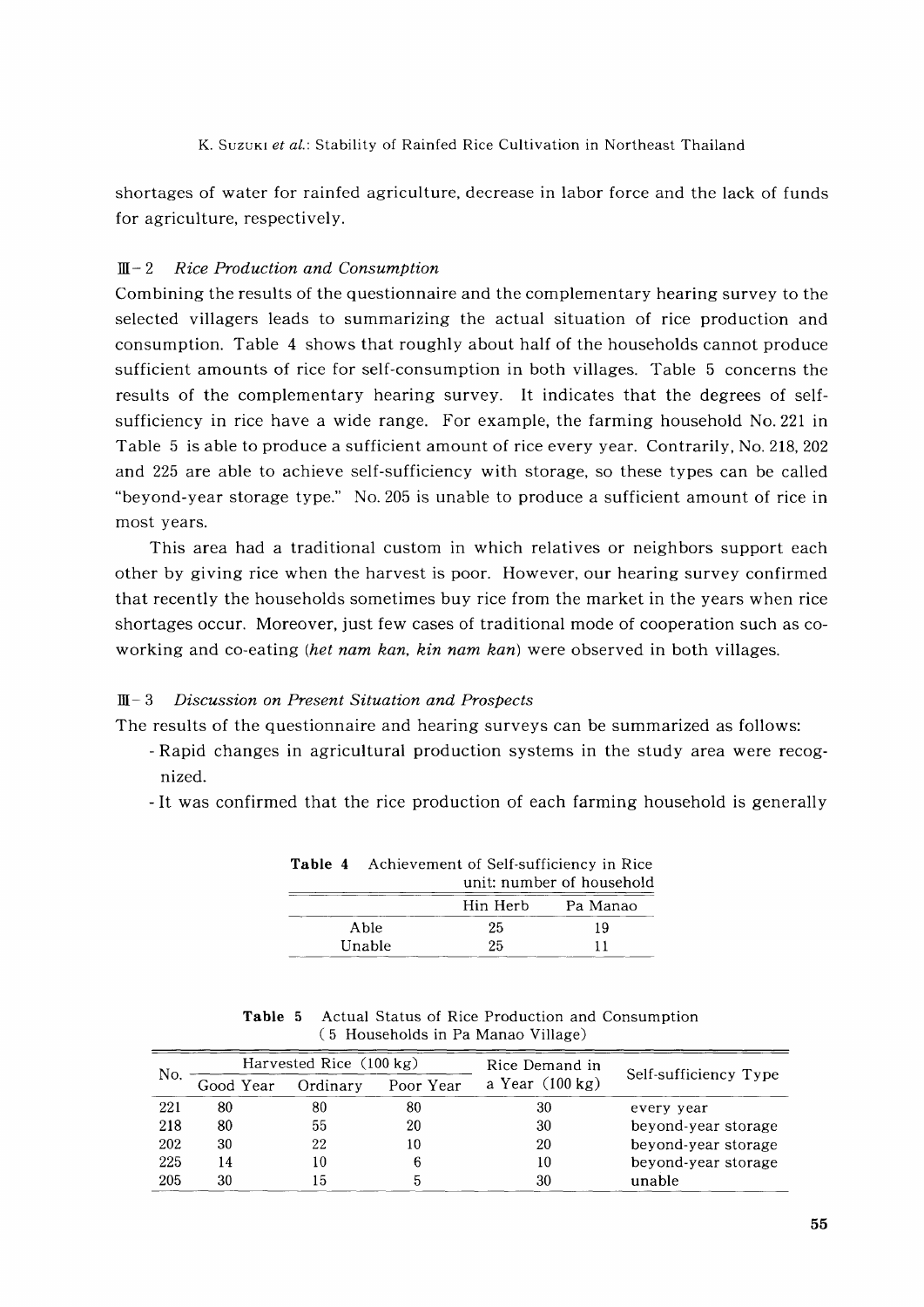unstable.

- Capability of producing rice (rice productive force) of farming households is spread over a wide range.
- Throughout-the-year employment is becoming less exceptional in suburban areas of big cities such as provincial capitals.
- Labor force shortage and less attractiveness of rice farming causes more extensive rice cultivation.

Rapid economic growth has brought massive exodus of people from Northeast Thailand to cities unlike earlier seasonal labor migrations [Funahashi 1996]. This kind of exodus also caused a shortage of labor force in the two villages of our study area. New opportunities such for throughout-the-year employment emerged in suburban areas as shown in section  $\mathbb{I}\mathbb{I}^{-1}$ . From these facts, it is concluded that the rural economy is shifting to a monetary economy and the weight of rice cultivation for self-sufficiency in rural life is decreasing.

The basis of the rice cultivation for self-sufficiency was found to be weakening, because of the drastic changes in socio-economic structures. This weakening trend will most likely result in the general direction to abandonment of the traditional farming style of rice cultivation for self-sufficiency. The present rice cultivation style will also most likely change and new styles of rice cultivation will emerge. The heterogeneity of farming households would become clearer.

## IV **Evaluation of Stability**

#### IV- 1 *Development of Stability Indices*

In the above section, the wide range spread of rice productive forces was recognized among farming households. Rice productive force is determined by the production amount and its stability namely how stably how much rice can be produced by a farming household. In the marginal area of rainfed rice cultivation such as Northeast Thailand, the rice productive force largely depends on the stability of rainfed rice cultivation. The stability of rainfed rice cultivation can be expressed by two stability indices, namely, stability of production level and stability of rice farming for self-sufficiency. The former stability index is determined by the land and water condition for rice cultivation; the latter stability index is determined by the landholding size (rice farming scale) and the number of people in a household in addition to the land and water condition. Thus, two stability indices are proposed to evaluate the stability of rainfed rice cultivation in this section.

#### *1) Stability of Production Level*

Stability of production level is evaluated by following two factors: the magnitude of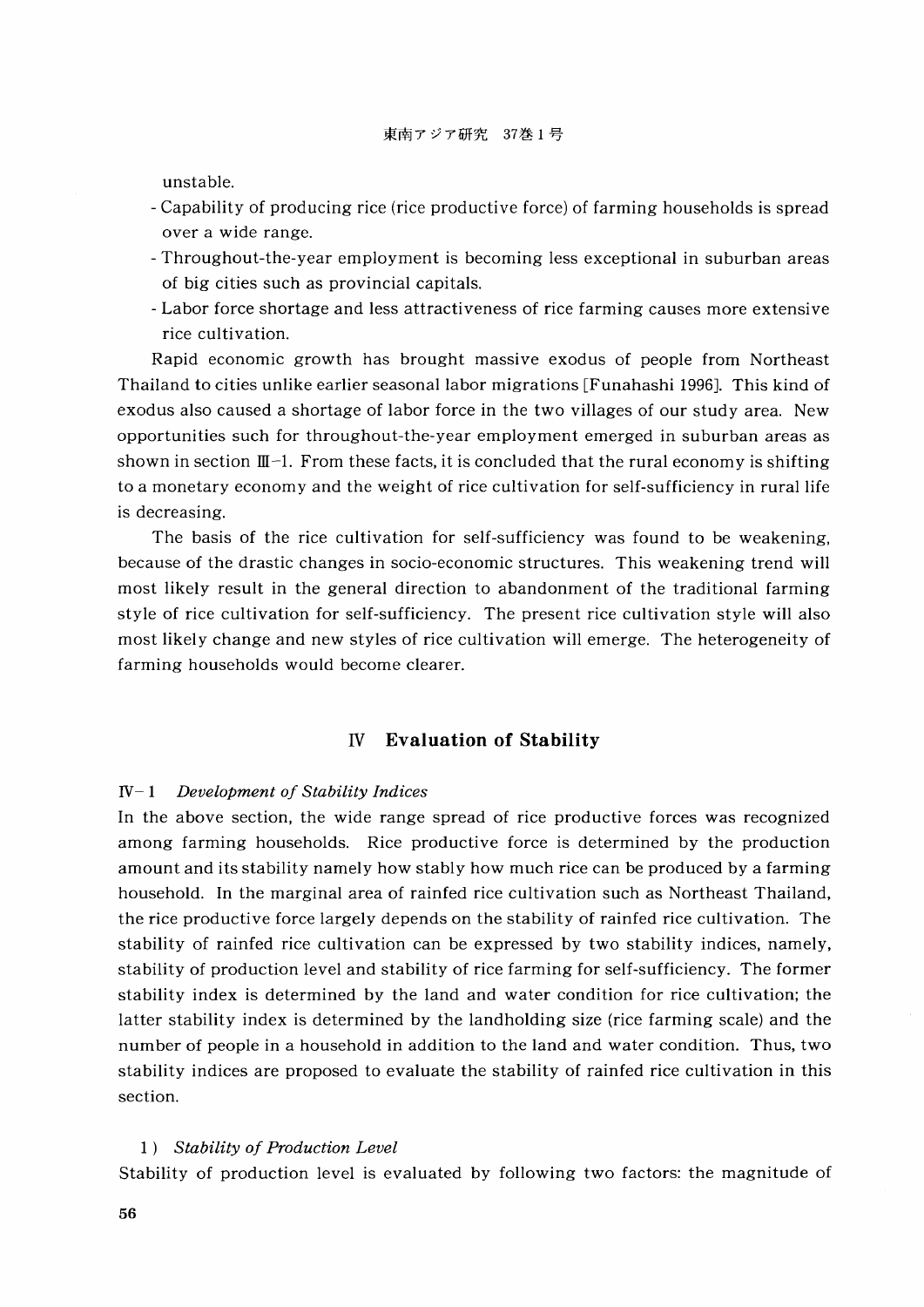fluctuation in annual production and the production level. This stability is obtained by multiplying these two factors.

First, the fluctuation magnitude of annual production is calculated with the coefficient of variation (standard deviation / average) of annual production of each farming household for successive years. Second, the production level is the ratio of average production to potential production. The stability of the production level is obtained by multiplying these two:

| $FLM = 1/(1+CV)$                                                     | Eq. (1)   |
|----------------------------------------------------------------------|-----------|
| $PRL = \textit{Pave}/\textit{Ppot}$                                  | Eq. $(2)$ |
| $\textit{Spro} \texttt{=} \textit{FLM} \texttt{\times} \textit{PRL}$ | Eq. $(3)$ |

where *FLM* is fluctuation magnitude of annual production, *PRL* is production level; *Spro* is stability of production level; *CV* is coefficient of variation of successive annual production; *Pave* is average of successive annual production and *ppot* is potential production. Since it is difficult to estimate the potential production under actual cultivation

condition, maximum annual production of the farming household is employed for potential production. Actually *Spro* express yield level, although "production" is used as the name of the index.

The value of *Spro* ranges from 0.0 to 1.0. The value approaching 1.0 means higher stability and the value approaching 0.0 means lower stability.

### 2) *Stability of Rice Farming for Self-sufficiency*

The basis of rice farming for self-sufficiency lies on whether rice demand in each farming household is steadily satisfied or not. The point is how long of a period should be taken for evaluating the balance between demand and production. It is known that farming households in Northeast Thailand store rice of good harvest years for two or three years to supplement the possibility of poor harvests. Therefore the moving average of three years is used for expressing the effect of storage.

Using the moving average production for three years and rice demand in the year, the degree of self-sufficiency in rice of each year is calculated. The stability of rice farming for self-sufficiency is obtained by the geometrical average of the degree of selfsufficiency in rice:

$$
Dseli = Pavi2 to i/Di
$$
 Eq. (4)  
\n
$$
Ssel = {\prod_{i=1}^{n} (Dseli)}^{1/n}
$$
 Eq. (5)

where *Dsel<sub>i</sub>* is degree of self-sufficiency in rice of i-th year; *Pav<sub>i-2 to i* is moving average</sub> production from the year i-2th to i-th; *Di* is amount of rice demand in i-th year; *Ssel* is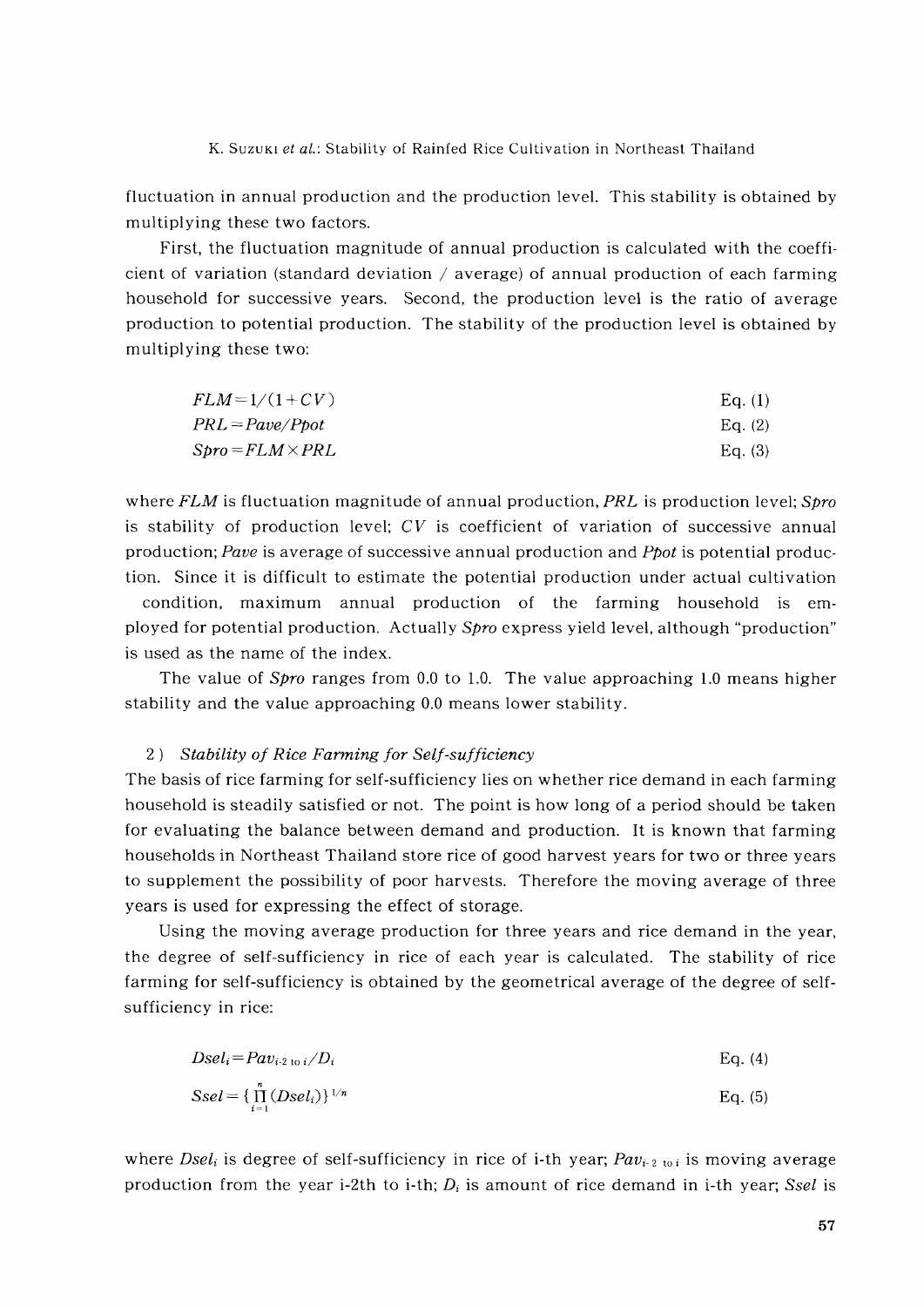stability of rice farming for self-sufficiency.

The *Ssel* takes non-negative values. The value larger than 1.0 means achievement of self-sufficiency in rice. The value approaching to 0.0 means more unstable.

From the complementary hearing survey, values of rice demand (unhusked rice) in each household were collected from five households in each village. As a result, 413.1 kg in Hin Herb and 423.3 kg in Pa Manao was obtained as rice demand per person per year.

Previous studies tried to estimate the annual rice demand in Northeast Thailand. Nakada [1995] mentioned that rice has various uses in Northeast Thailand; for example, selling out, eating, taking out by seasonal labor migration, animal feeding, barter, gifts and rent. Also the paper mentioned that rice consumption for eating was estimated about 300 kg per person per year. Other papers also estimated or used the rice demand. Miyagawa [1991J estimated the value as 376 kg per person per year including seed and social demand. Fukui [1996] used the assumption that  $400 \text{ kg}$  of paddy be consumed as food per person per year for calculating rice budget.

Considering these values in the above previous studies, the values of rice demand from the hearing survey in this paper should correspond to amount of the rice demand which includes all uses. Therefore, in the evaluation, the value of 400 kg per person per year was used as rice demand.

### IV- 2 *Calculation Results*

The annual production data for successive four years (from 1993 to 1996) were obtained through conducting the questionnaire survey. Some of samples had to be eliminated because the samples belonged to non-farming households. Thus the numbers of object households used in this study were 43 (out of 50 samples) farming households in Hin Herb and 25 (out of 30 samples) farming households in Pa Manao.

Calculation results of stability of production level (Spro) are given in Table  $6 \text{ ex-}$ pressed in a frequency distribution table. As the table shows, the evaluation values are

| Class                      | Hin Herb (43) | Pa Manao (25) |
|----------------------------|---------------|---------------|
| $0.0 \leq Spro \leq 0.1$   | 0             |               |
| $0.1 <$ Spro $\leq 0.2$    | 5             |               |
| $0.2 <$ Spro $\leq 0.3$    | 9             |               |
| $0.3 <$ Spro $\leq 0.4$    | 15            | 5             |
| $0.4 \leq$ Spro $\leq 0.5$ | 8             | 6             |
| $0.5 <$ Spro $\leq 0.6$    |               | 6             |
| $0.6 \leq$ Spro $\leq 0.7$ |               |               |
| $0.7 <$ Spro $\leq 0.8$    |               |               |
| $0.8 <$ Spro $\leq 0.9$    |               |               |
| $0.9 <$ Spro $\leq 1.0$    |               |               |
| Average                    | 0.36          | 0.51          |

**Table 6** Calculation Results of Spro

( ): Number of farming households analyzed Spro: Stability of production level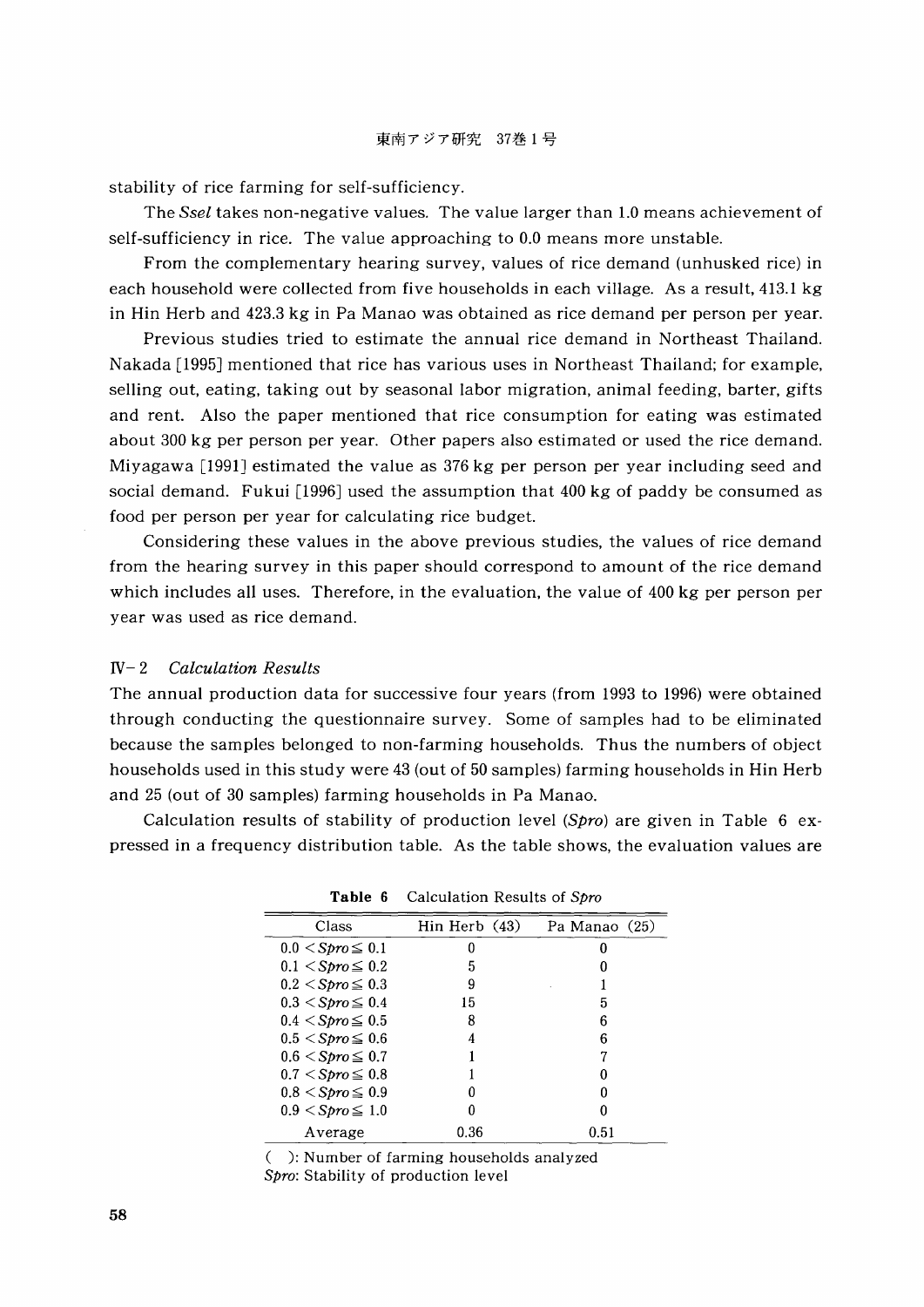| Class                     | $\text{Min Herb}$ (43) | Pa Manao (25) |
|---------------------------|------------------------|---------------|
| $0.0 \le S$ sel $\le 0.2$ |                        |               |
| $0.2 \le S$ sel $\le 0.4$ |                        | 2             |
| $0.4 \le S$ sel $\le 0.6$ | հ                      |               |
| $0.6 \le S$ sel $\le 0.8$ | 5                      | 2             |
| $0.8 \le S$ sel $\le 1.0$ |                        | 3             |
| $1.0 \le S$ sel $\le 1.2$ | 6                      |               |
| $1.2 \le S$ sel $\le 1.4$ | 6                      | 9             |
| $1.4 \le S$ sel $\le 1.6$ | 2                      |               |
| $1.6 \le S$ sel $\le 1.8$ | 2                      |               |
| $1.8 \le S$ sel $\le 2.0$ | 2                      |               |
| $2.0 \le S$ sel $\le 2.5$ | 5                      | 5             |
| $2.5 < S$ sel $\leq 3.0$  | 0                      | 3             |
| $3.0 \le S$ sel $\le 4.0$ | 0                      |               |
| $4.0 \le S$ sel $\le 5.0$ | 0                      |               |
| Average                   | 1.14                   | 1.93          |

Table 7 Calculation Results of Ssel

( ): Number of farming households analyzed

*Sse!:* Stability of rice farming for self-sufficiency

distributed widely and the average is around 0.5. On comparison between the two villages, the average value in Pa Manao (0.51) is higher than that in Hin Herb (0.36). The result reflects the difference in land and water condition for rice cultivation between the two villages.

Table 7 also shows the calculation results of stability of rice farming for selfsufficiency (Ssel). Evaluation values in the two villages also range widely. The maximum evaluation value of Hin Herb reaches about 2.5 and the average evaluation value is found around 1.0. On the other hand, the maximum evaluation value of Pa Manao reached about 4.5; the average evaluation value is about 2.0. In Pa Manao, while about 40% of the farming households are unable to achieve self-sufficiency levels, several farming households have the potential to produce surplus rice which can be sold. In addition to poorer land and water condition Hin Herb generally has a smaller farming scale than Pa Manao. The situation accelerates the lower value of Ssel of Hin Herb.

# IV- 3 *Analysis with Stability Distribution*

#### 1) *Stability Distribution*

The combination of distributions of the two stability indices, which is named "stability distribution" in this paper, is expressed by plotting the evaluation values on the 2-dimensional plane taking stability of rice farming for self-sufficiency (Ssel) on a horizontal-axis and stability of production level  $(Spro)$  on a vertical-axis.

As for the achievement of self-sufficiency, Fig. 5 shows that calculation results of Ssel in the two villages agree with the results of the questionnaire survey. In the figure, the group achieving self-sufficiency in rice is mainly distributed in the range of more than 1.0 of Ssel. For exceptional cases, a few plots are seen in the inappropriate domain,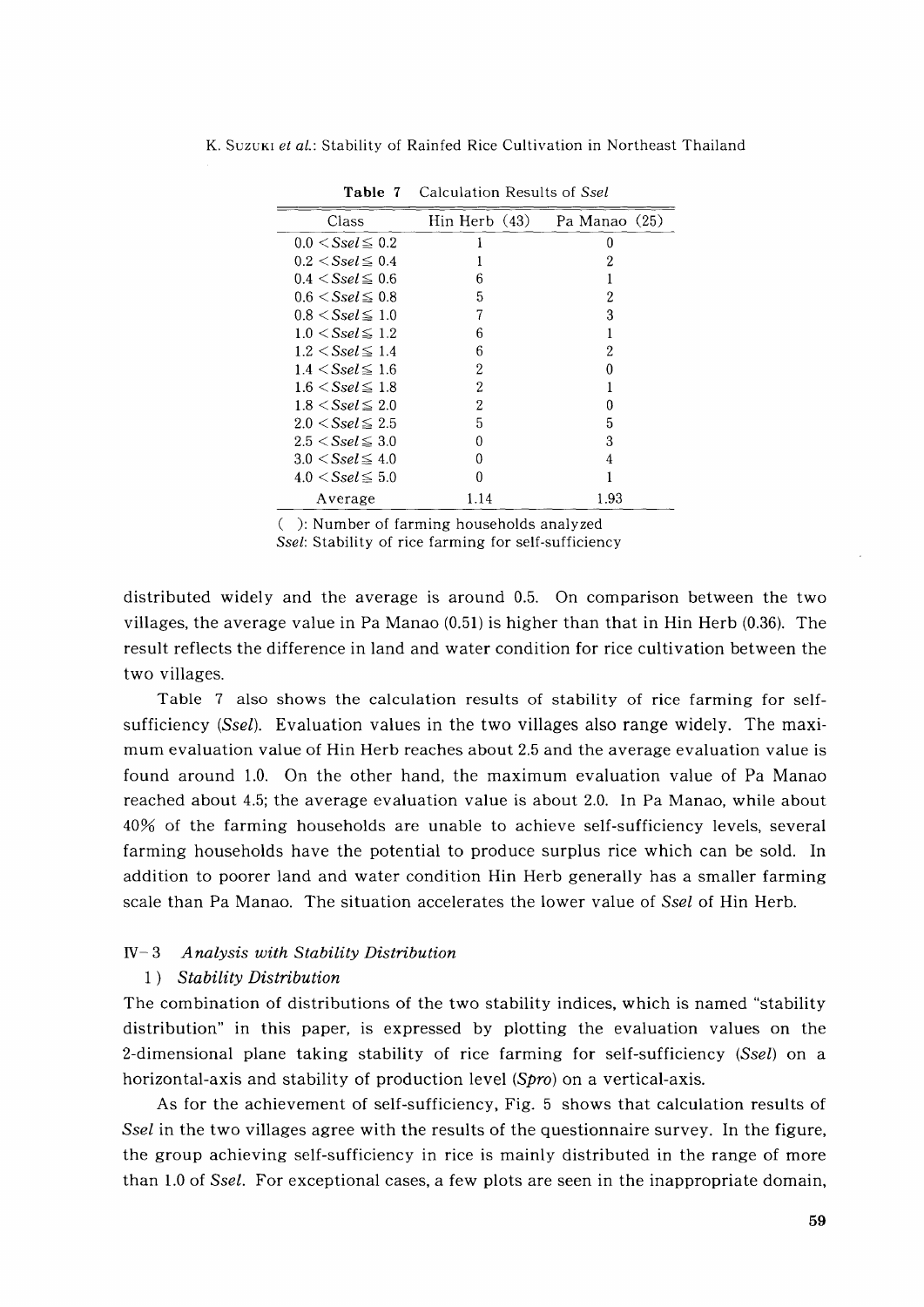

Fig. 5 Achievement of Self-sufficiency in Rice



Fig. 6 Rice Farming Scale and Stability Distribution

Note: Symbol number means rice farming scale; 1: less than 10 rai, 2: more than 10 rai less than 20 rai, 3: more than 20 rai. ( $1 \text{ r}$ ai = 1,600 m<sup>2</sup>)



Fig. 7 Prototype and Productive Force in Stability Distribution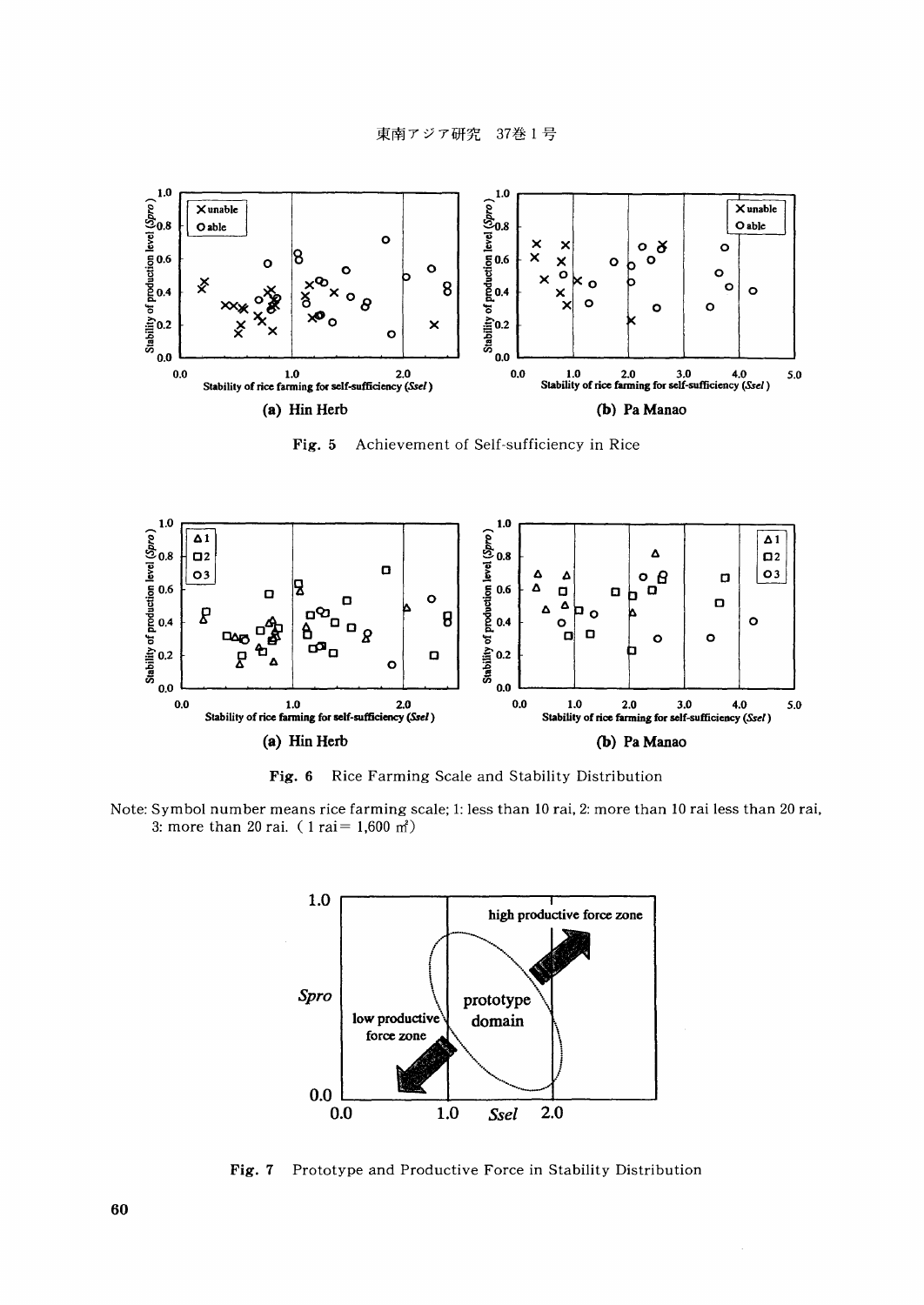mainly because of the difficulties for estimating rice demand.

Secondly, the relationship between the evaluation values and farming scales is examined. Generally in the region where irrigation systems are well equipped, farming scale is one of the largest factors directly influencing rice productive force. In Fig. 6, while no relation between the evaluation values of *Spro* and farming scale is found, the tendency that the larger farming scale presents the higher value of *Ssel* is recognized. This shows that self-sufficiency in rice is achieved by holding larger paddy field land.

It is concluded that farming scale does not influence the stability of production level, but influences the stability of rice farming for self-sufficiency. As indicated in previous studies (for example [Kaida *et al.* 1985J), the size and the typical pattern of land holding as well as the rice storage have played big roles for avoiding the risk of unstable rice production and for achieving self-sufficiency in Northeast Thailand. The stability distribution can reasonably explain the general situation of rainfed rice cultivation in Northeast Thailand.

#### 2) *Domain of Prototype Farming Households on Stability Distribution*

The prototype of farming households in Northeast Thailand is commonly recognized as those depending on rice production for self-sufficiency of the staple food and on seasonal labor migration for earning income in cash. It is reasonable to think that the evaluation values of this type should occupy the domain shown in Fig. 7. The prototype domain contains both farming households having low productivity with large farming scale and those having relatively stable production in small farming scale.

Not all plots are distributed in the prototype domain. Since a plot having high values of both two indices is considered to have a high productive force, two zones outside the prototype domain can be defined as: high productive force zone situated above right of the prototype domain and low productive force zone situated below left of the prototype domain, as shown in Fig. 7. The stability distribution is used as a tool to evaluate quantitatively rice productive force.

#### *3) Classification of Farming Households on Stability Distribution*

Farming households can be classified through the concept of the prototype domain in stability distribution. Fig. 8 shows the relationship between the stability distribution and income from selling rice. In Hin Herb as shown in Fig. 8 (a), the prototype domain is mainly occupied by the plots achieving self-sufficiency in rice but having no income from selling rice. This attribute of the group of plots characterizes the prototype more clearly. In Hin Herb, it can clearly be observed that another group exists in the low productive force zone. On the other hand Fig. 8 (b) shows farming households belonging to the prototype forms just a small group in Pa Manao. It is reasonable to suggest that farming style be diversified in Pa Manao. In both villages, the group of farming households producing surplus rice and selling the rice is found to exist in the high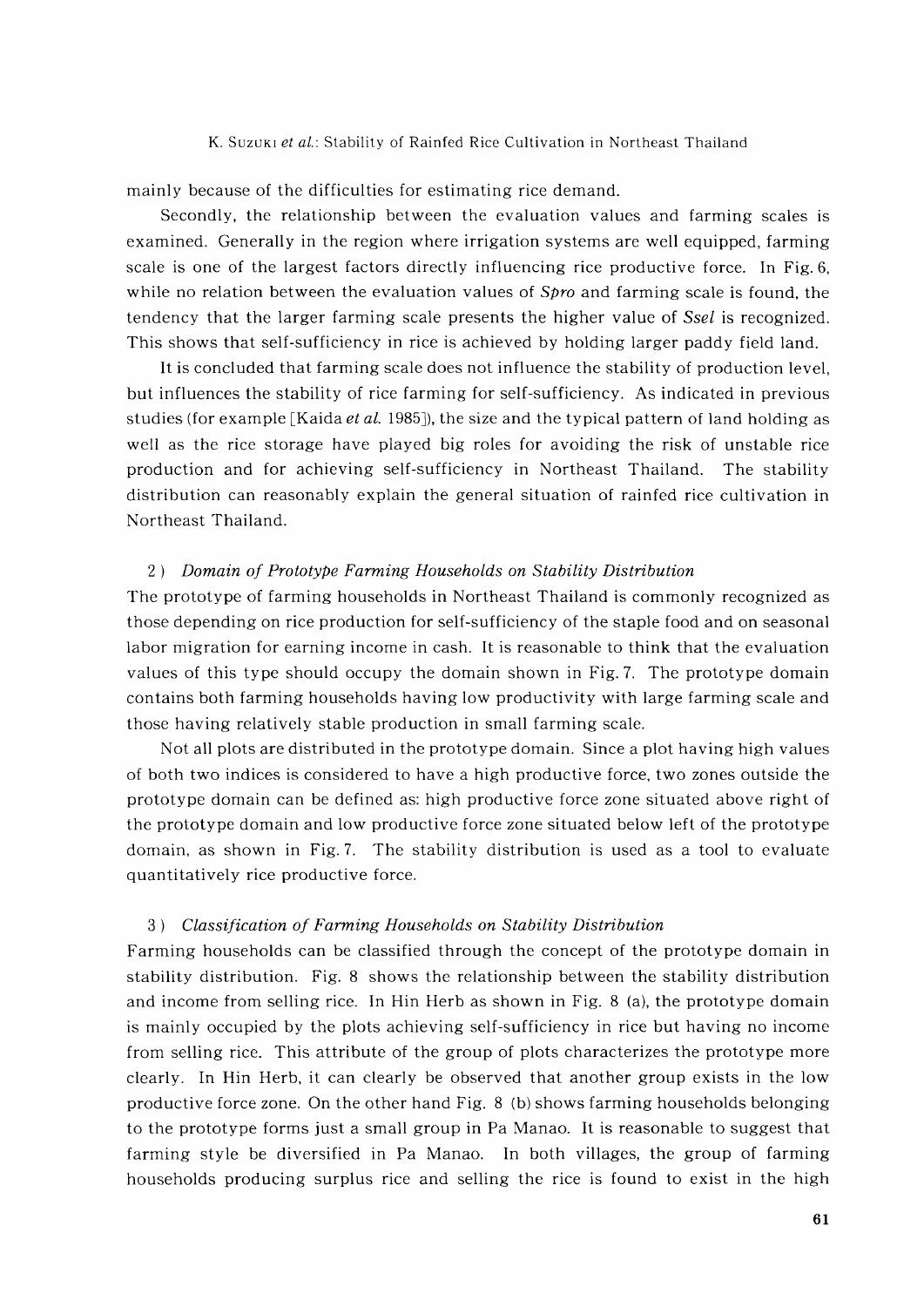

Fig. 8 Income from Selling Rice and Stability Distribution

Note: Symbol number means income from selling rice; 1: 0 Baht, 2: less than 10,000 Baht, 3: more than 10,000 Baht.



Fig. 9 Income Level and Stability Distribution

Note: Symbol number means income level; 1: less than 30,000 Baht, 2: more than 30,000 and less than 60,000 Baht, 3: more than 60,000 Baht.



Fig. 10 Main Income Source and Stability Distribution

Note: Symbol number means main income source; 1: labor works outside village, 2: labor works inside village or salary. 3: agricultural income from other crops, 4: income from rice.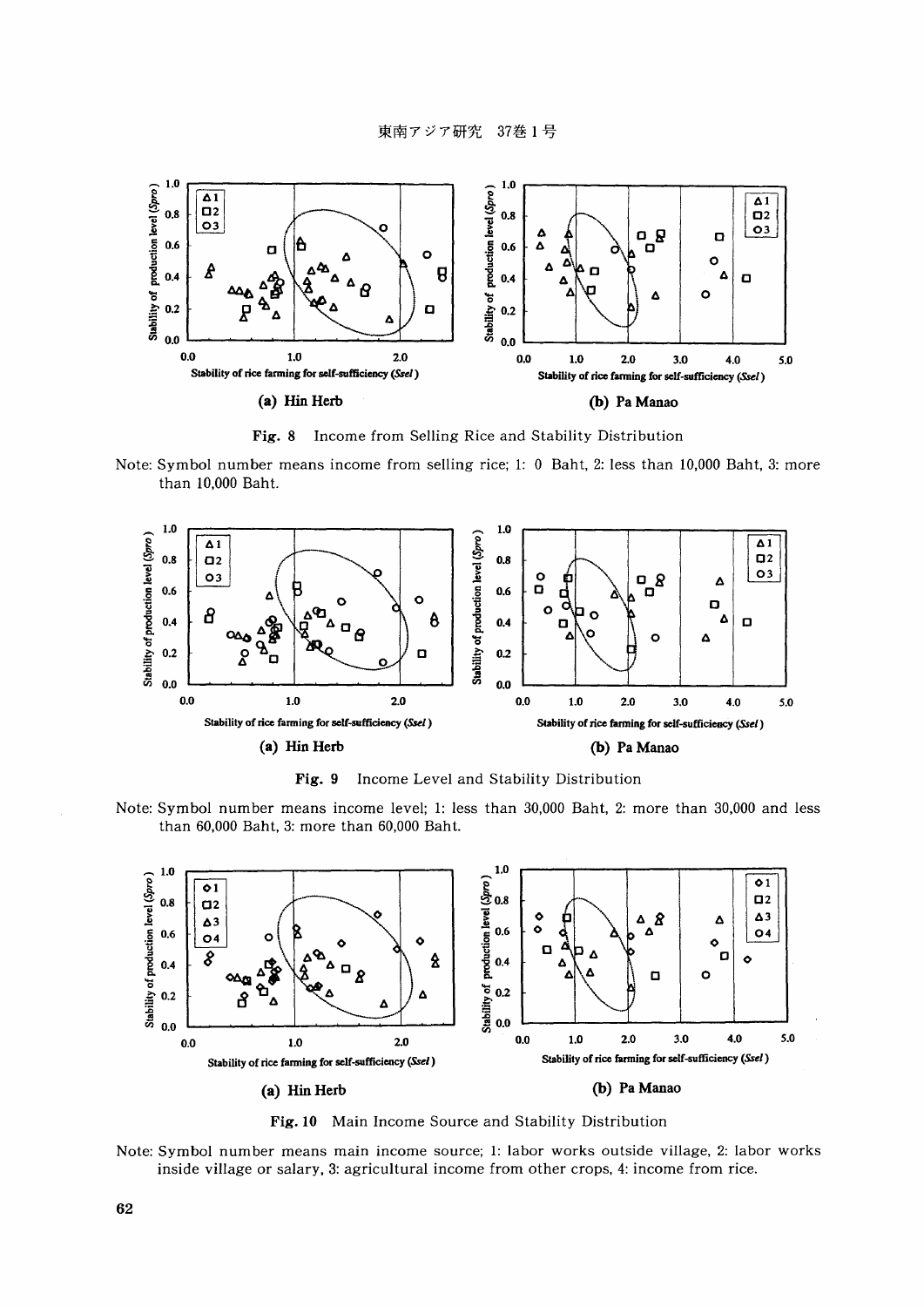productive force zone.

Fig. 9 indicates that income level and stability distribution have little relationship. In Hin Herb, various income levels are found in the farming households not satisfying self-sufficiency. On the other hand, in Pa Manao, the farming households even below the self-sufficiency level keep relatively high incomes. Fig. 10 presents the relationship between main income sources and stability distribution. The figure indicates that each kind of main income sources is distributed over a wide range without a close relation with stability distribution in both villages. This fact explains the small relationship between income level and stability distribution.

As the results from Figs. 8 to 10, significant gaps in rice productive force is recognized among the farming households of the two villages. Based on the gaps, the farming households can be classified into three groups: prototype group, low productive force group and high productive force group. The effect of the difference in productive force to the income structure, however, is found to be trivial.

### V **Conclusion**

Through the field investigations, it was recognized that the rainfed rice cultivation in this region is in the period of drastic change. The basis of the present rice cultivation for self-sufficiency was found to be in a weakening trend because of socio-economic changes.

Based on the recognition of present status, the two stability indices, stability of production level  $(Spro)$  and stability of rice farming for self-sufficiency  $(Ssel)$ , were proposed to evaluate the stability of rainfed rice cultivation in Northeast Thailand. As a result, significant gaps in the stability indices among the farming households were recognized in each village.

Rice productive force was quantitatively evaluated in stability distribution which is a combination of proposed two indices. The prototype domain was defined in the stability distribution. The analysis for classification of farming households on stability distribution found the diversity in rice productive force other than the prototype group.

#### Acknowledgement

We would like to extend deep thanks to Ms. Somjai Lomarath, researcher of RDI in K. K. U. and Ms. Nittaya Dangthaisong, graduate student of Faculty of Agriculture in K. K. U. for their assistance to the questionnaire and hearing survey. Thanks are also due to Mrs. Nunthana Sriboonlue for her kind arrangements for the investigations.

#### References

Fukui, H. 1996. Expansion of Arable Land and Its Cessation: The Case of Northeast Thailand. *Tonan Ajia Kenkyu* [Southeast Asian Studies] 33 (4): 675-702.